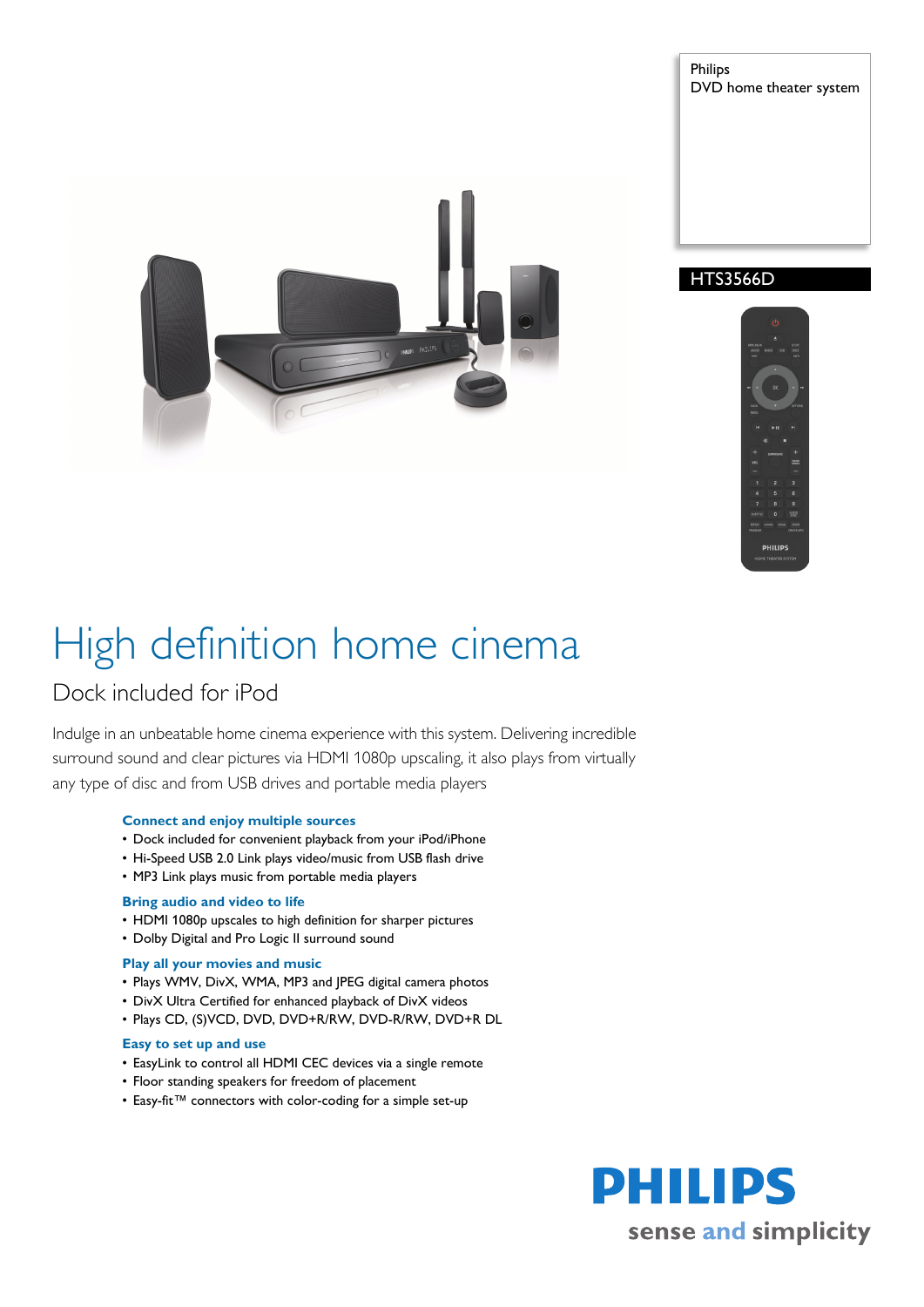# **Highlights**

# **HDMI 1080p**

HDMI 1080p upscaling delivers images that are crystal clear. Movies in standard definition can now be enjoyed in true high definition resolution - ensuring more details and more true-to-life pictures. Progressive Scan (represented by "p" in "1080p') eliminates the line structure prevalent on TV screens, again ensuring relentlessly sharp images. To top it off, HDMI makes a direct digital connection that can carry uncompressed digital HD video as well as digital multichannel audio, without conversions to analog - delivering perfect picture and sound quality, completely free from noise.

### **Hi-Speed USB 2.0 Link**

The Universal Serial Bus or USB is a protocol standard that is conveniently used to link PCs, peripherals and consumer electronic equipment. Hi-Speed USB devices have a data transfer rate of up to 480 Mbps - up from the 12 Mbps in original USB ones. With Hi-Speed USB 2.0 Link, all you have to do is plug in your USB device, select the movie, music or photo and play away.

# **Plays it all**

Play virtually any media format you want whether they be WMV, DivX, MP3s or JPEGs. Experience the unbeatable convenience of great playability, and the luxury of sharing media files on your TV or home theater system - in the comfort of your living room.

# **EasyLink**

EasyLink lets you control multiple devices with one remote. It uses HDMI CEC industrystandard protocol to share functionality between devices through the HDMI cable. With one touch of a button, you can operate all your connected HDMI CEC enabled equipment simultaneously. Functions like standby and play can now be carried out with absolute ease.

# **DivX Ultra Certified**

With DivX support, you are able to enjoy DivX encoded videos in the comfort of your living room. The DivX media format is an MPEG4-based video compression technology that enables you to save large files like movies, trailers and music videos on media like CD-R/ RW, and DVD recordable discs. DivX Ultra

combines DivX playback with great features like integrated subtitles, multiple audio languages, multiple tracks and menus into one convenient file format.

# **Dolby Digital and Pro Logic II**

A built-in Dolby Digital decoder eliminates the need for an external decoder by processing all six channels of audio information to provide a surround sound experience and an astoundingly natural sense of ambience and dynamic realism. Dolby Pro Logic II provides five channels of surround processing from any stereo source.

### **Floor standing speakers**

Floor standing speakers for freedom of placement

# **Plays it all**

Play virtually any disc you want - whether they be CDs, (S)VCDs, DVDs, DVD+R, DVD-R, DVD+RW, DVD-RW or DVD+R DL. Experience unbeatable flexibility and the convenience of playing all your discs on the one device.